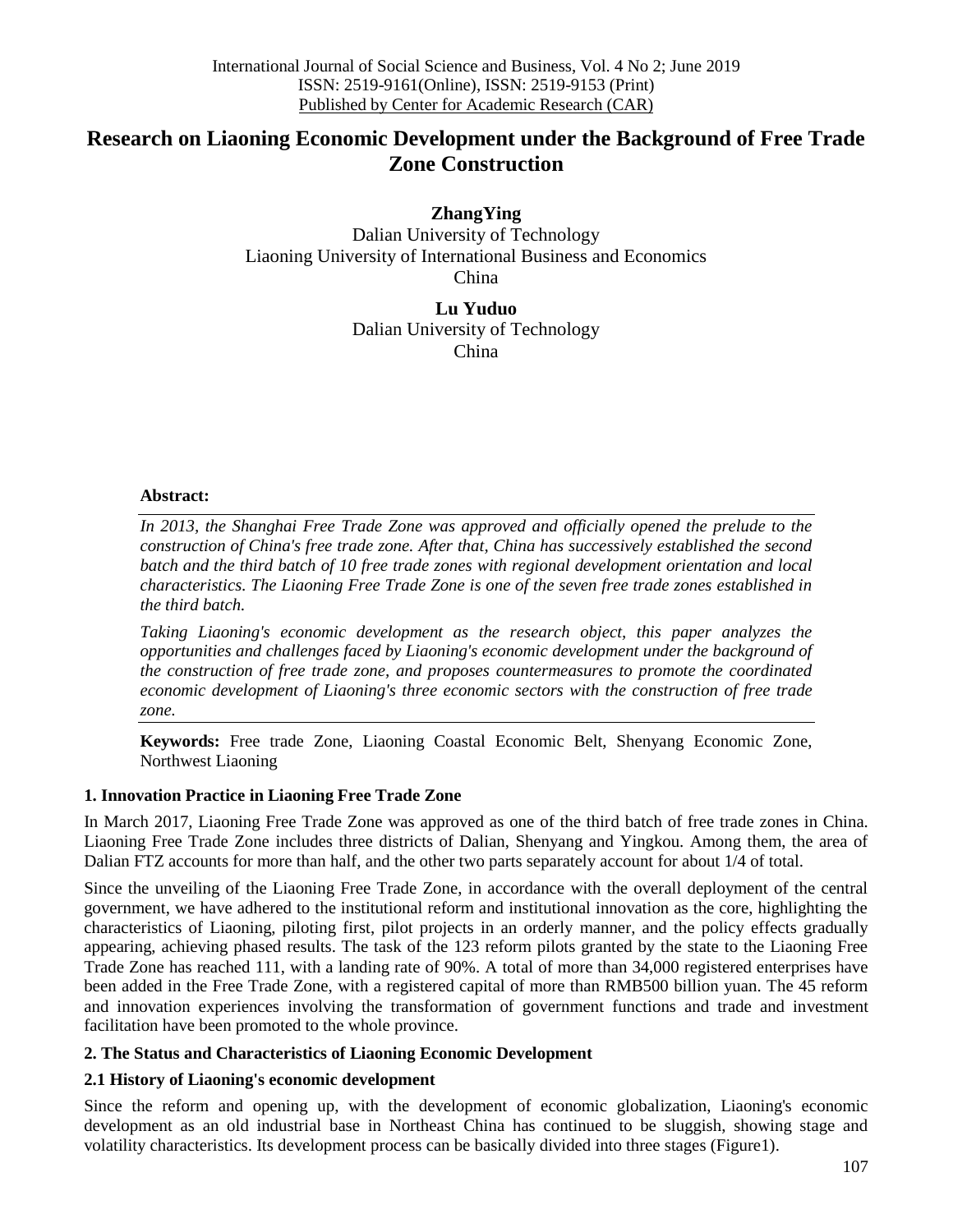

**Figure 1 China and Liaoning GDP Index (1978-2017)**

### **2.1.1 The first stage – the recession stage (1978-1998)**

After the reform and opening up, China's southeast coastal areas developed rapidly. As an old industrial base, Liaoning's economic development has lagged behind due to its structural reasons. From 1978 to 1998, despite the slight fluctuations during the period, the economic growth rate in Liaoning was generally lower than the National level.

### **2.1.2 The second stage – the relatively stable stage (1998-2012)**

In 2003, the State Council issued the "Several Opinions on Implementing the Strategy for Revitalizing Old Industrial Bases in Northeast China," which opened the prelude to the revitalization of the old industrial bases in Northeast China. With the implementation of a series of revitalization measures, Liaoning's economic development began to enter a rising phase. During this period, Liaoning's institutional mechanism innovation made certain progress, and a considerable number of state-owned enterprises began to turn losses into profits. From 1998 to 2012, Liaoning's GDP index has remained at 108-115. This is the first time that Liaoning's GDP growth rate has been higher than the national level since the reform and opening up.

# **2.1.3 The third stage – the rapid decline phase (2013–present)**

The world economic growth has been in a sluggish condition since 2013. With China's economy entering the new normal. Liaoning's economic growth rate has fallen again due to various factors. From 2013 to 2016, Liaoning's economic development showed a cliff-like decline, and the economic growth rate ranked the last three in the country for several consecutive years. The rapid decline of the Northeast economy, represented by Liaoning, has aroused widespread concern in society. In April 2016, the Central Committee of the Communist Party of China and the State Council issued the "Several Opinions on the Comprehensive Revitalization of Old Industrial Bases in the Northeast Region," and proposed development goals such as "the Northeast region will achieve significant results in reforms in key areas by 2020." In August of the same year, Liaoning Free Trade Zone was approved, which injected vitality and vitality into the economic development of Liaoning Province.

# **2.2 Status of Liaoning Economic Development**

### **2.2.1 The overall economic situation in Liaoning Province is getting better than before**

In 2018, Liaoning's economy bottomed out and stabilized. It gradually stepped out of the most difficult period and began to enter a healthy development track. The GDP of Liaoning Province was RMB 2.53 trillion Yuan, with the growth rate of 5.6%. The total local fiscal revenue was RMB 452.5 billion Yuan, with the growth rate of 7.8%. The added value of industrial enterprises above designated size increased by 9.8%, an increase of 5.4% over the same period of last year.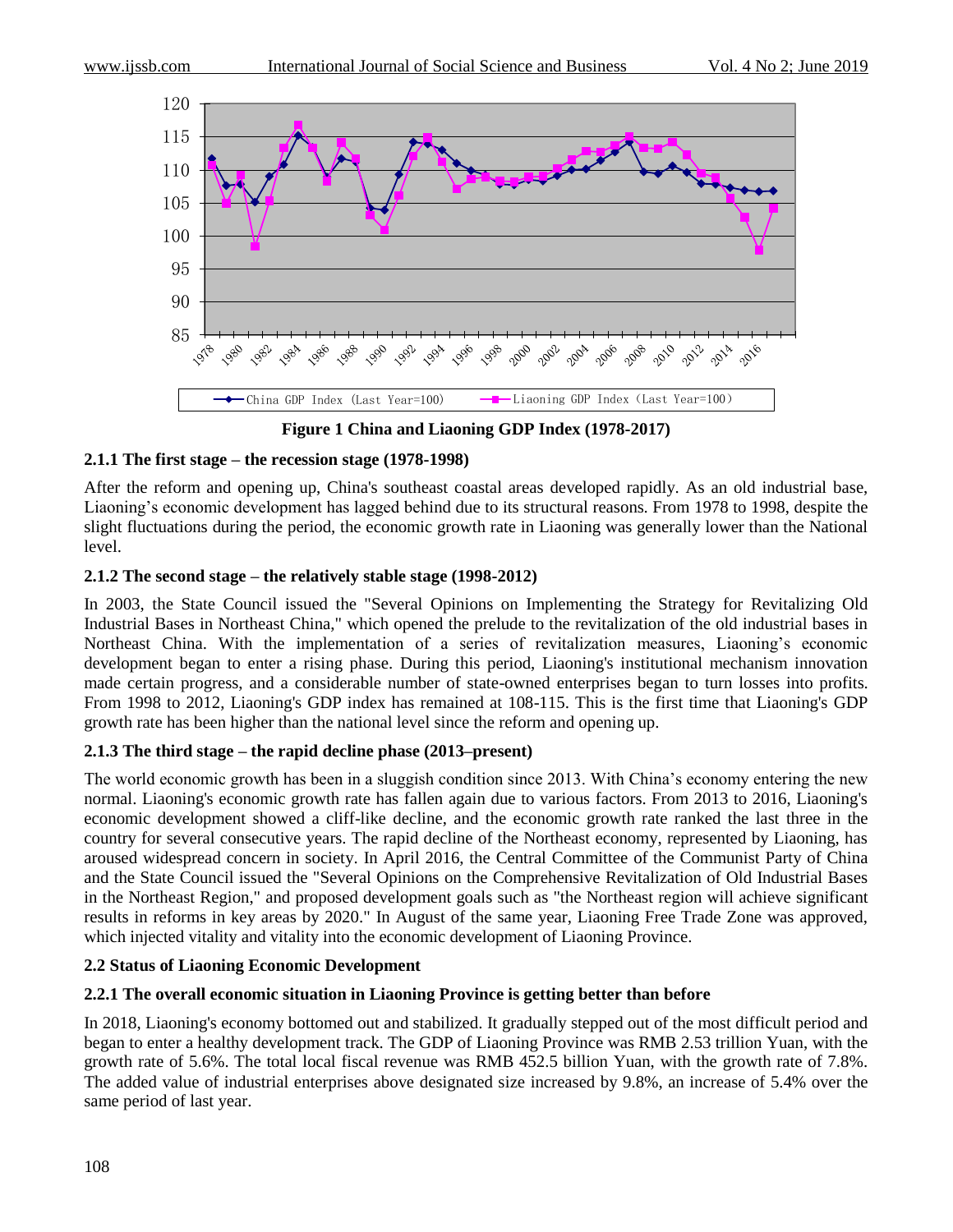Consumer prices rose by2.5%. The per capita disposable income of urban and rural residents was RMB 37,342 Yuan and RMB 14,656 Yuan, up 6.7%and 6.6% respectively. Fixed asset investment increased by 3.7%; total retail sales of consumer goods reached RMB 1,414.28 billion Yuan, with the growth rate of 6.7%. The total volume of import and export trade was RMB 754.59 billion Yuan, with the growth rate of 11.8%.

### **2.2.2 High quality development to Industrial Economy**

In 2018, the added value of industrial enterprises above designated size in Liaoning Province with the growth rate of 9.9%, was 3.5% Higher than the national average, ranking the third in the country in terms of growth rate. The income from main business with the growth rate of 17.9%, was 8.6% higher than the national average. The growth rate ranked third in the country. Realized profit growth of 47.1%, was higher than the national average of 33.5%, the growth rate ranked first in the country.

# **2.2.3 Fully Expand Opening Up**

Liaoning actively participated in the construction of the "Belt and Road", introduced the idea of accelerating the construction of a new open pattern, and opening up to lead comprehensive revitalization, formulating the overall plan for the construction of the "Belt and Road", and establishing the "16+1" economic and trade cooperation between China and Central and Eastern Europe. In2018, there were 132,000 new registered enterprises in Liaoning Free Trade Zone with a registered capital of RMB 220.3billion Yuan, and 45 reform and innovation experiences were replicated in the Liaoning Province. In terms of foreign trade, Liaoning Province achieved a good development trend of "double growth" in total import and export in 2018. Among them, the total export value was RMB 321.49 billion Yuan, with the growth rate of 5.7%, the total import value was RMB 43.31 billion Yuan, with the growth rate of 16.8%.

### **2.3 Development Characteristics of the three economic sectors in Liaoning Province**

### **2.3.1 Liaoning Coastal Economic Belt**

Liaoning coastal Economic Belt is located in the northeastern part of China, adjacent to the Bohai Sea and the Yellow Sea, including six coastal cities of Dalian, Dandong, Jinzhou, Yingkou, Panjin and Huludao. The land area is 56,500 square kilometers and the coastline is 2920 kilometers long. In July 2009, the Liaoning Coastal Economic Belt Development Plan was approved by the State Council. So far, Liaoning Coastal Economic Belt has been included in the national strategy as a whole development area. In 2014-2016, due to the economic downturn in the three northeastern provinces, the export volume of the Liaoning Coastal Economic Belt showed a significant decline. There are also many problems among the six port cities where the region is located, such as excessive competition, industrial structure convergence and weak cooperation etc.

### **2.3.2 Shenyang Economic Zone**

Shenyang Economic Zone is a "regional economic community" with Shenyang as the center, through the economic radiation and attraction of the central city of Shenyang, and closely linked to the surrounding economic and social activities. After the adjustment of Shenyang Economic Zone, it mainly includes five industrial cities in central Liaoning, namely Shenyang, Anshan, Fushun, Benxi and Liaoyang, with a strong heavy industry base. As of 2017, there are 416 large and medium-sized industrial enterprises in the economic zone with total assets of RMB 1,370.45 billion Yuan, accounting for 35.74% and 49.74% respectively in the province. In terms of the distribution of total assets of large and medium-sized industrial enterprises, Shenyang city ranked the second in Liaoning with RMB 646.34 billion Yuan, Anshan, Benxi and Liaoyang all exceeded RMB 100 billion Yuan, separately ranking the third, the fourth and the sixth. Although the number of enterprises and total assets of Shenyang Economic Zone are the best in Liaoning Province, the profit is not satisfactory. In 2017, the total profit of large and medium-sized Industrial enterprises in the above five cities was only RMB 47.61 billion Yuan, accounting for 22% of the province, which was lower than the proportion of Liaoning Coastal Economic Belt.

### **2.3.3 Northwestern Liaoning**

Northwestern Liaoning includes three cities of Tieling, Fuxin and Chaoyang. This region has the weakest economic development in Liaoning Province. The per capita GDP of the above three cities ranked in the last three in Liaoning Province in 2017.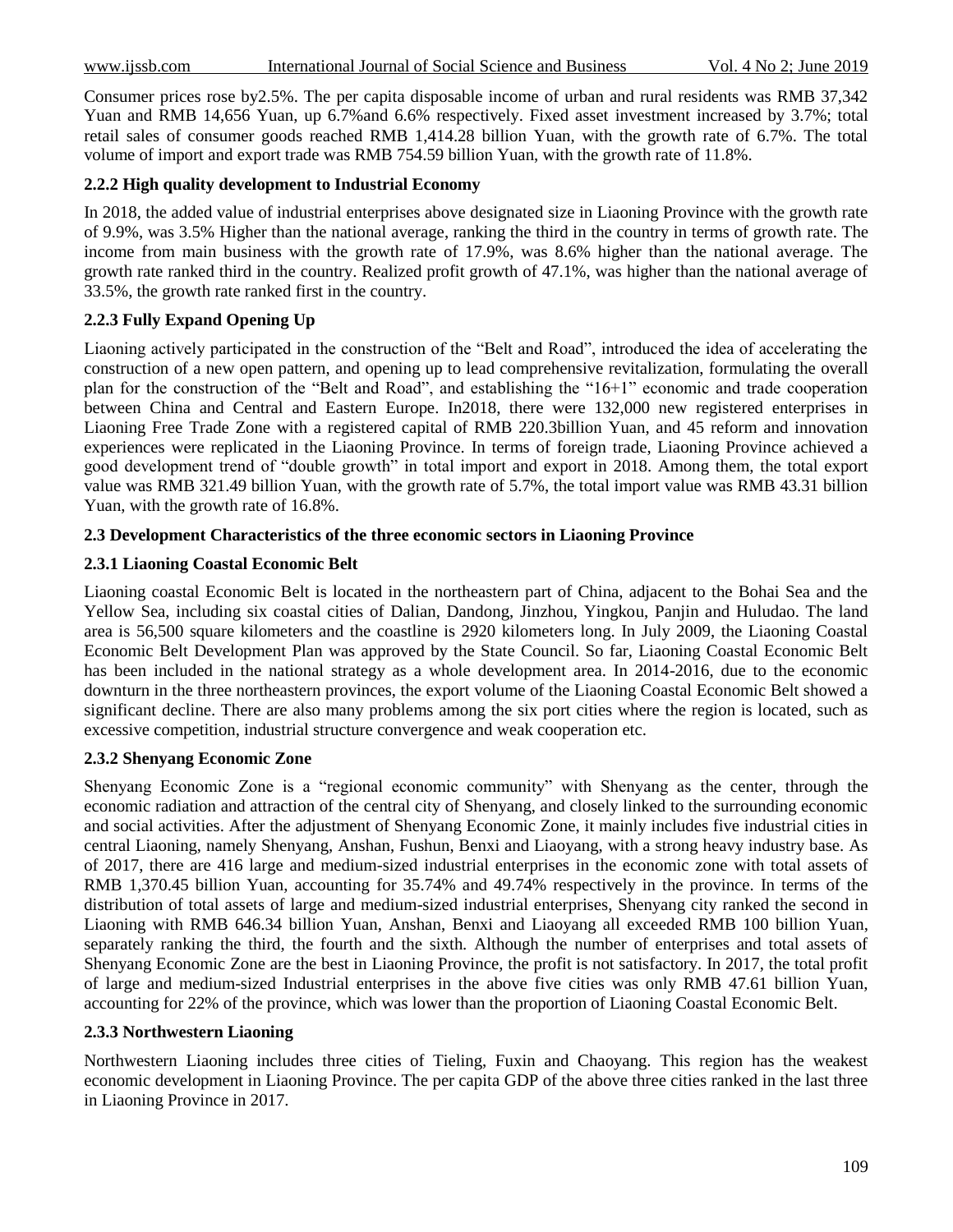Liaoning Provincial Government has adopted a series of policies to promote economic development in Northwestern Liaoning under the call of "revitalizing the old industrial bases in Northeast China". These incentive policies achieved certain results. In2017, the growth rate of export and FDI in Northwestern Liaoning ranked first among the three major economic sectors in Liaoning Province. However, due to the weak economic foundation and the limitations of some industries, the government's support policies have not been satisfactory for the economic development of the three cities in Northwestern Liaoning. Compared with the other two economic sectors,

There is still a large gap in the economic development.

# **3 Opportunities and Challenges Faced by Liaoning Economic Development**

# **3.1 Opportunity Analysis**

# **3.1.1 Free Trade Zone construction stimulates Economic Growth**

Free Trade Zone can Effectively attract foreign direct investment. Opening the service industry will automatically adjust the unreasonable industrial structure of Liaoning Province. All-round institutional mechanism innovation, especially the innovation of administrative management system, is the premise of technological innovation. The good business environment facilitates the realization of Liaoning's innovation-driven development strategy. The construction of Liaoning Free Trade Zone is conducive to the industrial transformation and upgrading of the Northeast old industrial Base in China, which is conducive to the national industrial transformation and upgrading. Free Trade Zone can expand effective investment and increase consumption, which will promote the economic growth of Liaoning Province and the transformation of Liaoning's economic development mode.

# **3.1.2 "Made in China 2025" Promotes Manufacturing Transformation and Upgrading**

As one of the most important old industrial bases in China, Liaoning has benefited from the "catch-up strategy" before Reform and Opening, coupled with its abundant resources, it still has strong industrial base, especially in heavy machinery and large-scale complete sets of equipment. The advantages of machine tools, power generation and power transmission & transformation equipment, ship building and rail transit equipment manufacturing are obvious. "Made in China 2025" and "13th Five-Year Plan for the Revitalization of Northeast China" propose to improve the innovation capability of the manufacturing industry of Liaoning Province which will help promoting the transformation of Liaoning's manufacturing advantages to innovation, and then drive the overall transformation and upgrading of the manufacturing industry in Liaoning Province.

# **3.1.3 Port Integration Boosts the Construction of Shipping Center in Northeast Asia**

Dalian and Yingkou are the most important two port cities in Northeast China. Dalian Port is the largest container hub port in Northeast China, the most important oil and liquid chemical storage and distribution base in China. Yingkou Port is the largest domestic trade container hub port in Northeast China. In 2018, China's northern ports began to implement an integration strategy. After the integration of the two ports, it will become one of the largest port groups with the most asset in China, laying a solid foundation for the construction of an international shipping center in Northeast Asia.

# **3.1.4 "Belt and Road" Initiative enhances the Level of Openness**

Liaoning is one of the Key provinces under the "Belt and Road" initiative of China, and is also an important bridgehead for the Sino-Mongolian-Russian economic corridor. The development and construction of countries along the "Belt and Road" will create a broader space for Liaoning's excess capacity and labor export. At the same time, Liaoning has also carried out more extensive economic and trade cooperation with the countries along the "Belt and Road" by building industrial parks. It has comprehensively enhanced the level of openness and effectively promoted the development of Liaoning's export trade.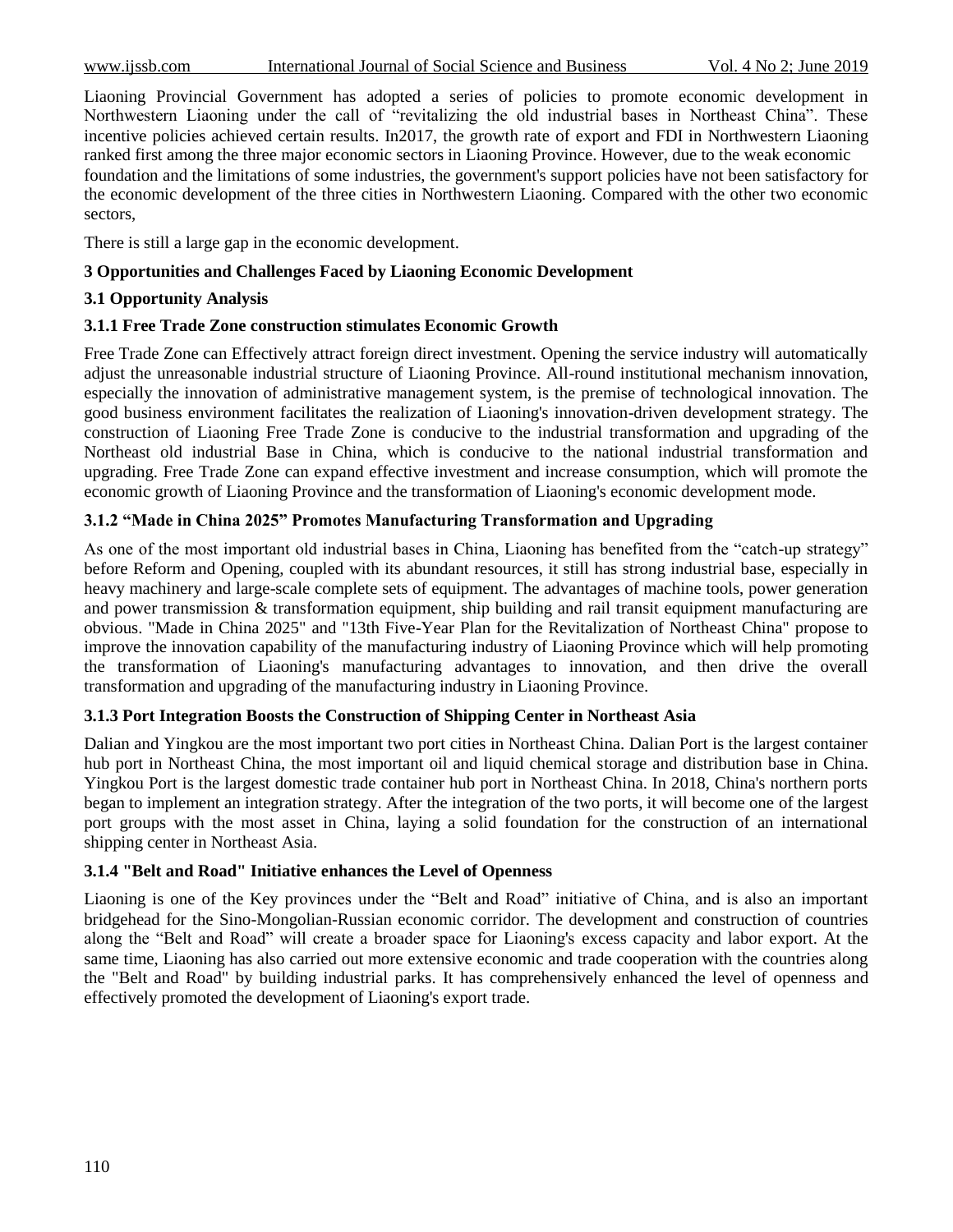# **3.2 Challenge Analysis**

### **3.2.1 Economic growth is still under downward pressure**

### (1) Investment growth slows down

Investment has always been the main driver of Liaoning's economic growth, but in recent years, Liaoning's investment growth has slowed significantly. In 2014, the growth rate of Liaoning's fixed asset investment began to decline, down by 1.5% year-on-year. In 2015-2017, the investment rebounded after a sharp decline, down 27.5%, 62.7% and 0.02% respectively. In 2016, Liaoning's GDP growth rate fell to the bottom of the country, making it the only province with negative economic growth in China. The sharp decline in investment growth is one of the most important reasons for the slowdown in Liaoning's economic growth, and it is also the main source of Liaoning's future economic downturn.

### (2) Low Consumer Demand

During the period of 2012-2016, the total retail sales of consumer goods in Liaoning increased separately by 15.7%, 13.7%, 12.1%,7.7%,4.9%. But the growth rate in 2017 fell to 2.9%, significantly lower than the national average. At present, there are many factors restricting the growth of consumer demand in Liaoning Province. On the one hand, due to economic depression, Poor efficiency of Liaoning's enterprises causes the income growth of residents slowing down, and the current consumption capacity of residents is declining. On the other hand, affected by the factors such as shortage of new consumption hotspots, unreasonable income distribution system, and imperfect social security system, residents would like to invest than consume.

### **3.3.2 Over capacity still exists in Liaoning Province**

Although the comprehensive capacity utilization rate of some key industries including refining, chemical, steel etc. in Liaoning Province has exceeded the national average in 2018, the production capacity problem that plagues Liaoning's economic development still exists. From the perspective of the layout of overcapacity industries, there are still different levels of overcapacity in the equipment manufacturing, petrochemical and metallurgical industries in the four pillar industries of Liaoning.

### **3.3.3 The weakness of innovation capability**

R&D institutions are the basic platform for enterprise technology innovation, and R&D personnel are important intellectual support for enterprise technology innovation. The two complement each other and jointly support enterprise technology innovation activities. In 2017, there were 405 R&D activity enterprises in Liaoning Province, accounting for only 34.9% of the total number of enterprises. R&D expenditure was RMB 42.99 billion Yan, ranking 16th in China. R&D expenditure intensity in Liaoning Province was only 1.84%, lower than the national average ( 2.13%). Many Provinces in China including Guangdong, Jiangsu, Shandong, Beijing, Zhejiang and Shanghai have invested more than RMB 100 billion Yuan in research and development in 2017. The weak R&D investment has become one of the important factors restricting the technological innovation of industrial enterprises in Liaoning Province.

### **3.3.4 The imbalance of regional economic development**

As one of the old industrial base in northeast China, Liaoning's economy has gradually stepped out of the valley in 2018, but the imbalance of regional economic development still exists. Different cities in Liaoning Province show differential development.

Although the growth rate of the gross national product of the six cities in Liaoning Coastal Economic Zone ranks first in Liaoning Province, due to the integration of Shenyang Economic Zone and the rapid development of the enclave economy in northwestern Liaoning, the growth rate of foreign direct investment and the growth rate of export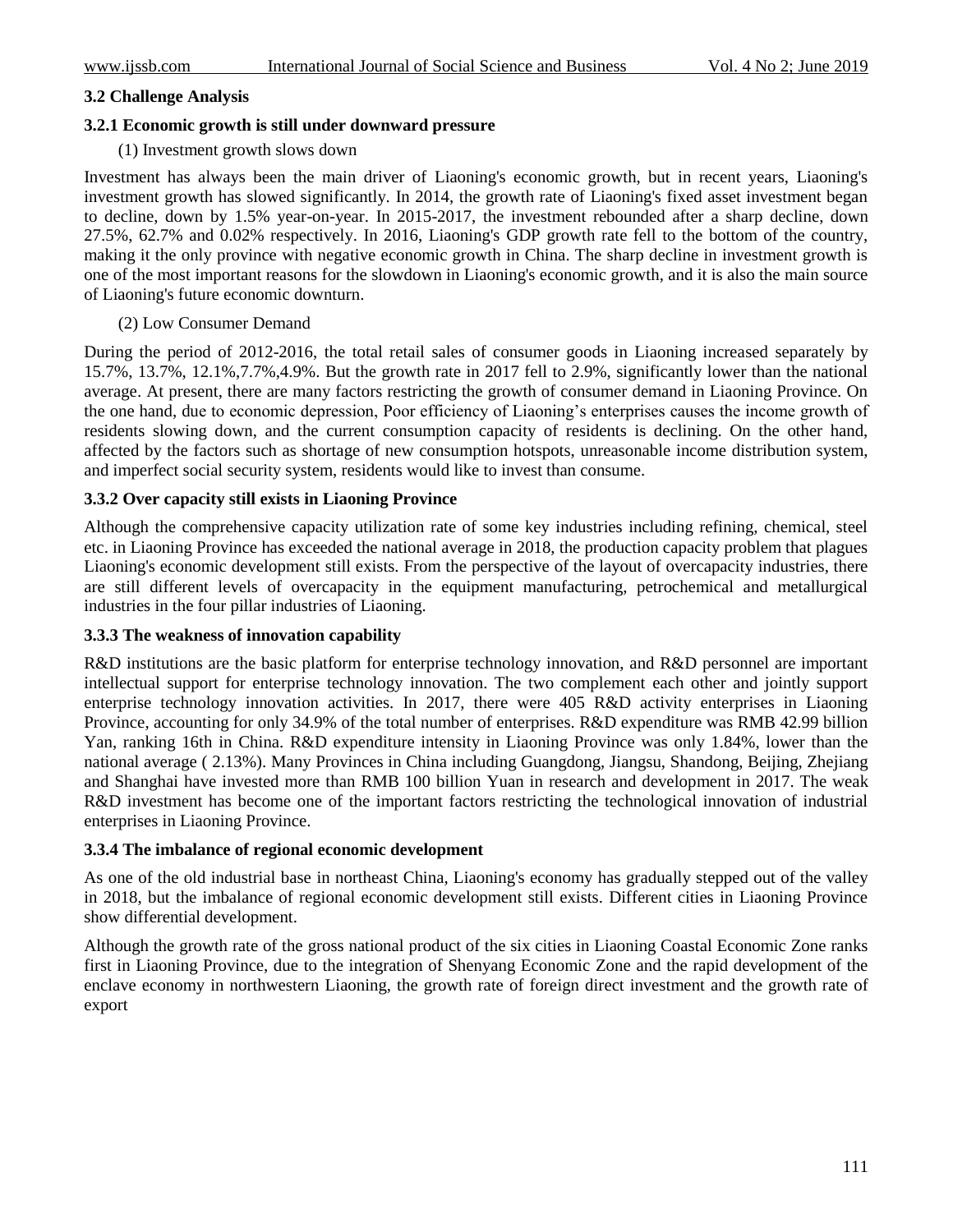**Trade in the region are both behind the other two areas. (See Figure2)**



**Figure2.Comparison of economic growth in the three major regions of Liaoning Province**

### **4. Suggestions**

### **4.1 Liaoning Coastal Economic Belt: Building the Northeast Asian Cooperation**

Highland with the help of the "Belt and Road"

As everyone knows, Liaoning's equipment manufacturing industry has a solid foundation, but it is currently facing the over capacity problem. Driven by the policies of the Free Trade Zone, Liaoning Coastal Economic Zone can better interface with the countries along the "Belt and Road" to provide the new path for the excess capacity of Liaoning Province. At present, the countries along the "Belt and Road" is relatively lack of economic development, and infrastructure construction needs to be improved. In particular, the construction of the "Ice Silk Road" fulcrum ports jointly developed by China and Russia requires a large amount of construction materials and technical human resources, which can effectively resolve the predicament of overcapacity in Liaoning Province. Meanwhile, the export of labor services will be expanded which can promote Liaoning's economic development.

# **4.2 Shenyang Economic Zone: Improving the business environment and building the High-end Manufacturing Base**

At present, Germany has more than 60 investment companies in Shenyang. Among them, BMW Group has set up the world's most advanced vehicle factory and engine factory in Shenyang, and established the only R&D center outside homeland in Shenyang. The Sino-German Ecological Park in Shenyang is also under construction, which will promote the transformation and upgrading of Liaoning's equipment manufacturing industry. While consolidating the investment of Germany and other developed countries in Shenyang, the Shenyang Area of the Liaoning Free Trade Zone should be tailor-made for the enterprises along the "Belt and Road", continuously strengthen cooperation with countries along the "Belt and Road" and drive the Industrial transformation of surrounding cities including Fushun, Anshan, Benxi and Liaoyang, which will promote the high-quality development of Shenyang Economic Zone.

### **4.3 Northwestern Liaoning: Relying on the Construction of Free Trade Zone to Achieve Economic Growth**

Promoting modern agricultural construction is one of the important ways to break through the bottleneck of the development of Northwestern Liaoning. In the future, ,Northwestern Liaoning should strengthen cooperation with Japan and South Korea in the field of agriculture through the construction of Free Trade Zone, learn from advanced development concepts and experiences, and then improve the overall level of modern agricultural development in Northwestern Liaoning.

In addition, Northwestern Liaoning radiates two major markets of northeast and north China, connecting Northeast Asia, which is the throat of Northeast China and North China. The location advantage and factor cost advantage are obvious, and it has the basis and conditions for undertaking industrial transfer.